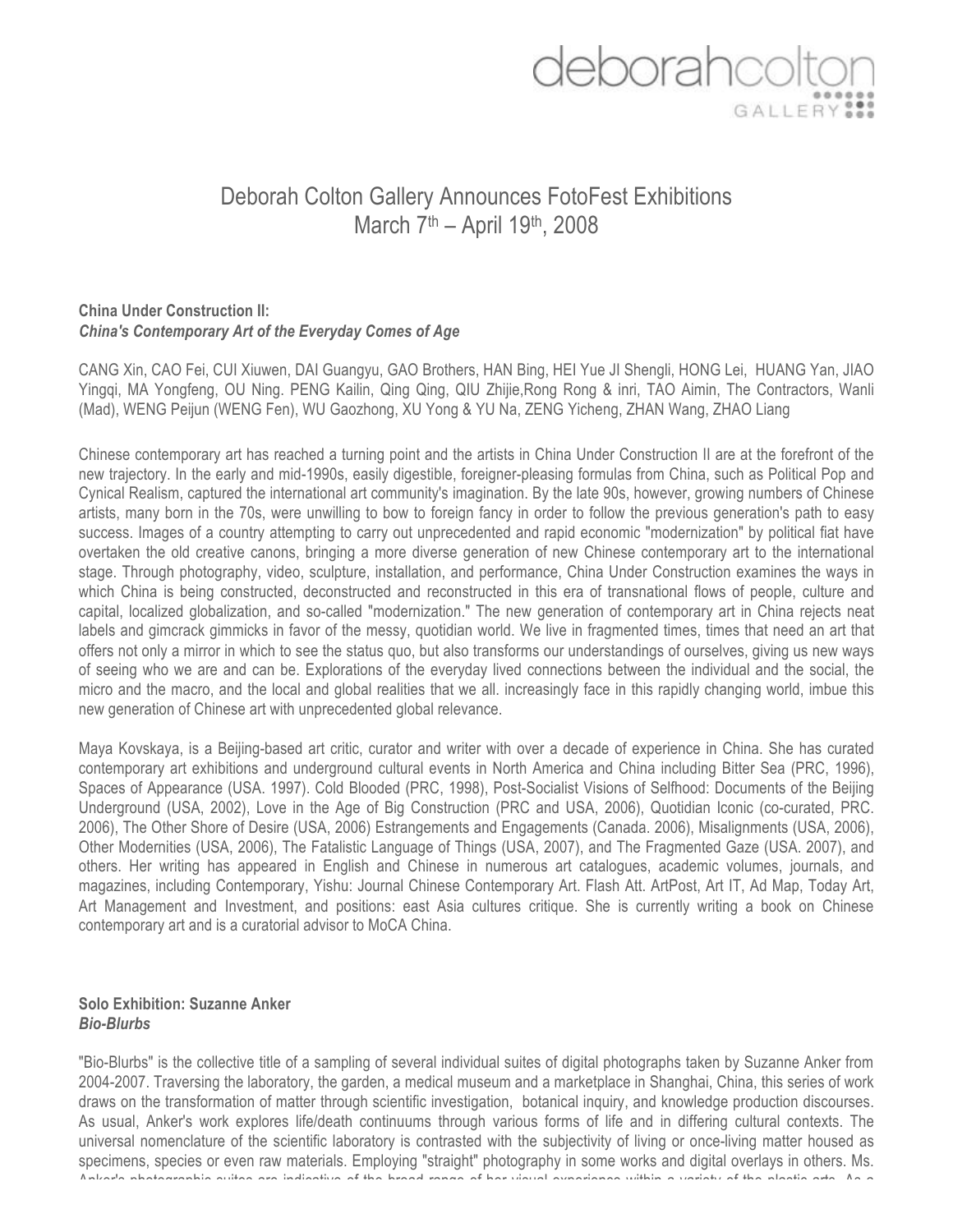seminal figure in America's "sci/art" movement Anker's work continues to probe the ways in which the intersection between science and art expands the way we see and know the world. In these works. the viewer is at once struck by their sensual and conceptual appeal, as color vibrates, light and form vaporize and the clinical transgresses into a narrative poeisis. Of particular interest are her photographs of a rebirthing seed bank for endangered coral at research station in the Florida Keys. This collective project which began in 2004 will continue this year as part of her lecturing tour to Dundee. Prague, Berlin, Seoul. Tokyo, and Florence.

Suzanne Anker is an artist and theorist working at the intersection of Visual Art and the Life Sciences. Her work has been shown at such prestigious institutions as the Walker Art Center, the Smithsonian Institute, the Phillips Collection, P.S.1 Museum. the J.P.Getty Museum and the Museum of Modern Art in Japan. Her writings have appeared in Art Journal. Tema Celeste. M/E/A/N/I/N/G. Leonardo. Art in America and Seed magazines, in addition to being the co-author of The Molecular Gaze:: Art in the Genetic Age. She has been a visiting artist and speaker at Yale University, the Royal Society of London, the Hamburger Bahnhof in Berlin, the Max Plank Institute in Dresden, and at Shanghai University in China. Her radio program "The Bio-Blurb Show" on www.pstorq is hosted by P.5.1 and MoMA in NYC. She is the recipient of many Honors and Awards including a forthcoming fellowship supported by the Deutsche Forschungsgemeinschaft in Berlin. Germany. She currently teaches at the School of Visual Arts where she is also Chair of the Fine Arts department.

#### **Solo Exhibition: Michael Somoroff**  *The Absence of the Subject*

In the aftermath of his historic installation at the Rothko Chapel and his recent solo exhibition at the Aldrich Museum. Michael Somoroff's latest body of work continues to explore his concern with the meta-physical foundations of reality.

With his exhibition The Absence of the Subject. Michael Somoroff creates a new series based on the seminal body of photographic work by German Photographer August Sander (born 1876). Sander documented the populace of Weimar Germany to show niches in a caste system of a supposedly democratic and freethinking republic. Using video installation, 3-D animation. and classical photography, this body of work is a complex inquiry into what the American sociologist Peter Berger calls "the social construction of reality". With the gesture of removing the subjects from August Sander's haunting and political body of portraiture. Somoroff illuminates the context of the lives. or "life force" of the subjects portrayed in Sander's portraits, thus catalyzing the perceptual essence of mortality and its relationship to the history of photography. This illuminated context then becomes the new subject and we are led to into the "optical unconscious" of Walter Benjamin (German philosopher, born 1892). The former portraits become landscapes. still lives and sublime voids within which the viewer can partake in a new journey. The resulting effect is often the unsettling feeling of wonderment and isolation. fundamental components in our collective desire for community.

The first artist to be invited to contribute to the campus of the Rothko Chapel since the installation of Barnet Newman's "Broken Obelisk- some thirty years ago, Michael Somoroff understands art to be a spiritual practice capable of aiding in self-realization. For over 20 years he has been devoted to social reform through the promotion of art as an essential community language. He regularly lectures internationally and collaborates with corporations and cultural institutions to create programs that use art as a means to improve cross cultural communication. His medium of choice includes photography, filmmaking, writing and a variety of "new media" technologies. He is the founder of the Matrix Art Collective, a full service art production facility in the New York metropolitan area. He is also a film director and a senior partner at MacGuffin Films, Ltd. As a member of The Director's Guild of America, Michael Somoroff has been the recipient of many important awards including a multiple winner of the AICP, Museum of Modern Art Award, numerous Gold Lion's — Cannes Festival, and The Kodak book price in 1986. His work has been distinguished by such noteworthy art critics as Donald Kuspit and David Anfam and highlighted in many important publications such as The New York Times, Art Forum, Vogue. Art Investor, Sculpture Magazine, Per Contra. Contemporary magazine, Artnet, Surface magazine.

Michael Somoroff is represented in many important collections which include the Museum of Modern Art. New York, The Museum of Fine Arts, Houston and The Smithsonian, Washington DC. His works have been exhibited world-wide, including the International Center for Photography, New York, The Los Angeles Country Museum, The San Francisco Museum of Art, The Museum of Contemporary Arts of Chicago and The Frankfurt Kunstverein, Frankfurt, Germany and "The Great Color Exhibition" of 1986 curated by Manfred Heiting in Kin, Germany and most recently at the Aldrich Contemporary Art Museum, Ridgefield, Connecticut.